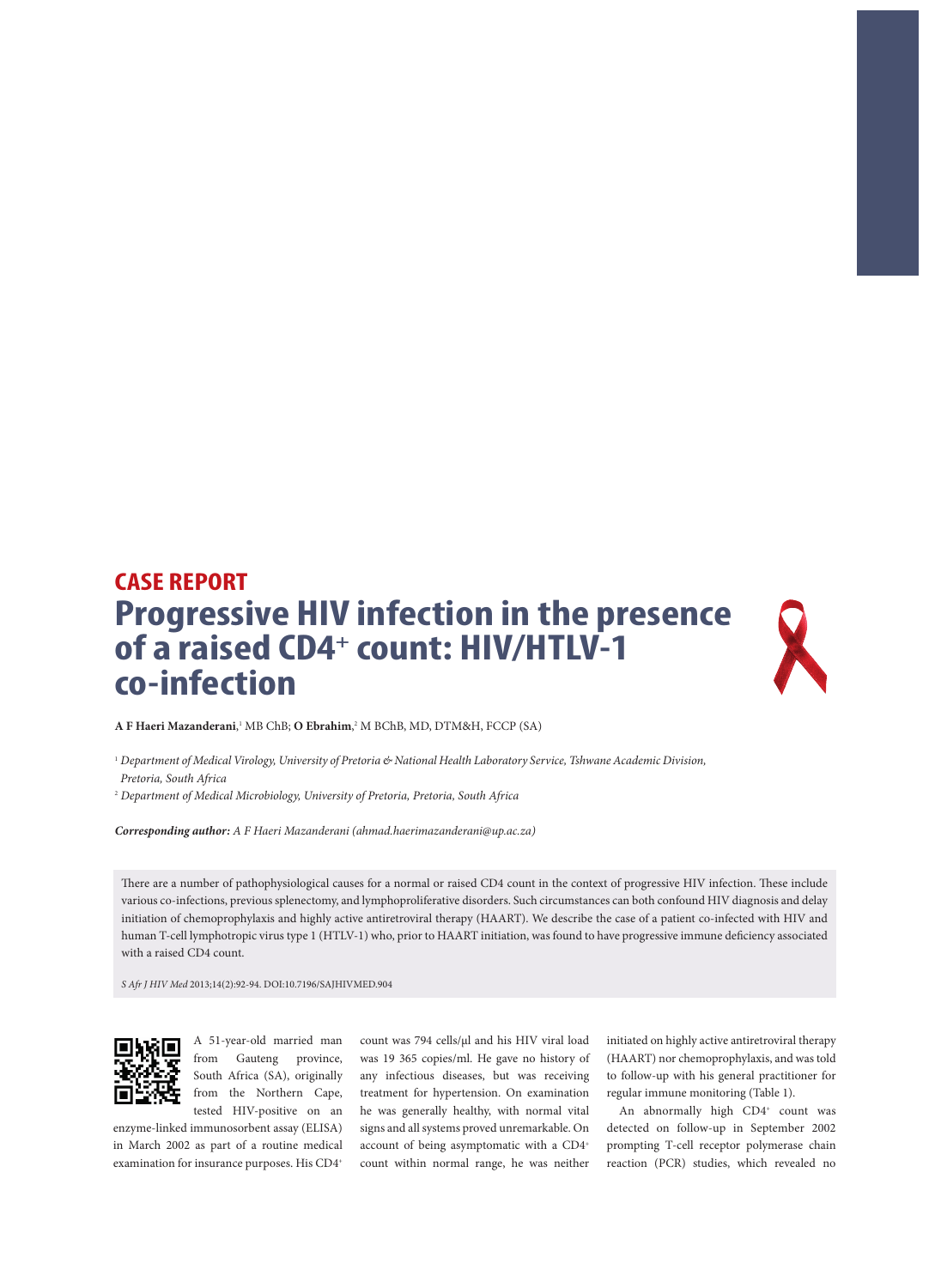| Table 1. CD4+ and HIV viral load monitoring (2002 - 2009) |  |  |  |  |  |
|-----------------------------------------------------------|--|--|--|--|--|
|-----------------------------------------------------------|--|--|--|--|--|

| Date           | $CD4$ <sup>+</sup> count (cells/ $\mu$ l) | $CD4^{(6)}$ | HIV-1 viral load (copies/ml) |
|----------------|-------------------------------------------|-------------|------------------------------|
| March 2002     | 794                                       | 15.0        | 19 3 65                      |
| September 2002 | 6 0 43                                    | 15.6        | 59 900                       |
| March 2003     | 4 8 9 1                                   | 13.9        | 31 400                       |
| September 2003 | 7775                                      | 17.0        | 37 200                       |
| November 2003  | 7799                                      | 21.0        | 58 300                       |
| June 2004      | 5893                                      | 15.0        | 252 000                      |
| April 2006     | 13 8 20                                   | 23.1        | 133 281                      |
| September 2008 | 12731                                     | 23.6        | 1 226 897                    |
| January 2009   | 2 8 7 5                                   | 73.0        | 494 510                      |
| April 2009     | 6939                                      | 72.0        | 1920                         |
| October 2009   | 1973                                      | 61.1        | Undetectable $(<20)$         |

evidence of a clonal T-cell lymphoproliferative disorder. A bonemarrow biopsy was also performed and showed non-malignant T-cell hyperplasia. No further studies were conducted and expert opinion from HIV clinicians recommended that no antiretroviral therapy (ART) be given at that stage.

In January 2009 the patient was referred to us with a history of weight loss, fatigue and night sweats. On examination, he had increased reflexes affecting the right leg, with weakness in both arms; otherwise, examination was essentially normal. Magnetic resonance imaging of the spine revealed a collapsed vertebra at T9; a biopsy showed a chronic inflammatory process but no granulomata. On account of the history and clinical presentation, spinal tuberculosis (TB) was considered and TB treatment was commenced. Furthermore, despite the high CD4+ count, it was felt that the patient would benefit from ART on account of being clinically immune-compromised and having a high HIV viral load. He was initiated on a regimen of Truvada (tenofovir/ emtricitabine) and efavirenz (EFV) to which he responded well with a drop in RNA copies/ml of  $>2 \log_{10}$  after three months of treatment and an undetectable HIV viral load six months thereafter. As the CD4+ count remained above normal limits, repeat bone marrow and flow cytometry studies were carried out, identifying a population of T-lymphocytes with abnormal flow characteristics. T-cell receptor PCR showed the presence of a clonal cell population and bone marrow histology revealed infiltration by tumour cells with scattered atypical uninucleated cells and binucleated Reed-Sternberg cells. Immunophenotypic analysis showed no overt evidence of a B-cell lymphoproliferative disorder. Antibodies to human T-cell lymphotropic virus type 1/2 (HTLV-1/2) were detected by ELISA and the patient was diagnosed with a smouldering type of adult T-cell leukaemia/lymphoma (ATLL) secondary to HTLV-1 infection (HTLV-2 not being associated with this condition). He was treated with four cycles of infusional chemotherapy consisting of etoposide, vincristine, doxorubicin, cyclophosphamide and prednisone (EPOCH), which he tolerated well. Interferon-alpha therapy was subsequently commenced and mantained three times per week. At the time of writing, the patient is clinically well with no neurological deficits, an undetectable HIV viral load and a CD4+ count of 4 430 cells/μl.

## **Discussion**

HTLV-1 was the first retrovirus to be identified in humans and is structurally related to other viruses within the retroviridae family, such

as HIV-1 and HIV-2, sharing similar routes of transmission. Since its discovery in 1979 three additional human deltaretroviruses (HTLV-2, HTLV-3 and HTLV-4) have been found, but only HTLV-1 and HTLV-2 have so far been associated with human disease. Antibodies to HTLV-1 were first identified in SA in 1984 and the first report of isolation of the virus was published in 1988.<sup>[1,2]</sup> Subsequently, a number of seroprevalence studies have been conducted in SA, where HTLV-1 has been found to be endemic in areas of Mpumalanga, the Eastern Cape, Free State and KwaZulu-Natal (KZN).<sup>[3,4]</sup> However, there are no recent representative data regarding prevalence in the general SA population or specific patient subgroups.[5]

Like other human retroviruses, HTLV-1 causes a lifelong infection of T-lymphocytes, in particular CD4<sup>+</sup> cells. However, unlike HIV, the immunological hallmark of HTLV-1-infected individuals is a sustained proliferation of T-cells driven by the HTLV-1-encoded Tax protein.<sup>[6]</sup> The subsequent transactivation of cellular genes by the Taxencoded region can result in malignant transformation, although this is rare.[7] In the majority of cases, cytotoxic T-cells effectively control the virus by lysis of infected lymphocytes, which in turn results in the release of inflammatory cytokines that can be pathogenic.<sup>[6]</sup> On account of these various pathophysiological mechanisms, HTLV-1 is associated with a diverse range of pathology, including malignant disease, inflammatory syndromes and infective complications.<sup>[6]</sup> A number of these conditions have been described in SA, including ATLL, HTLV-1-associated myelopathy/tropical spastic paraparesis (HAM/ TSP) and infectious dermatitis.[8-10] Although the life-time risk for HTLV-1-associated diseases in general is considered close to 10%, an indication of a long history of viral-human co-evolution,<sup>[6]</sup> this may be an under-representation when the interaction between HTLV-1 and other infective agents is considered. TB has been found to occur more frequently in patients infected with HTLV-1 and is also thought to be associated with a worse prognosis.<sup>[6]</sup> HTLV-1 has been shown to up-regulate hepatitis C viral replication and is implicated as a co-factor in the development of hepatocellular carcinoma. Furthermore, two studies have demonstrated an increased rate of cervical carcinoma in HTLV-1-infected patients.[7] Whether HIV-1 co-infection with HTLV-1 is associated with a faster progression to AIDS remains a contentious issue, although a number of studies have suggested as much.[11] What is, however, less controversial and perhaps of greater relevance is the effect of HTLV-1 on T-lymphocytes, and in particular, its association with CD4+ lymphocytosis in HIV-1 co-infected patients.[12,13]